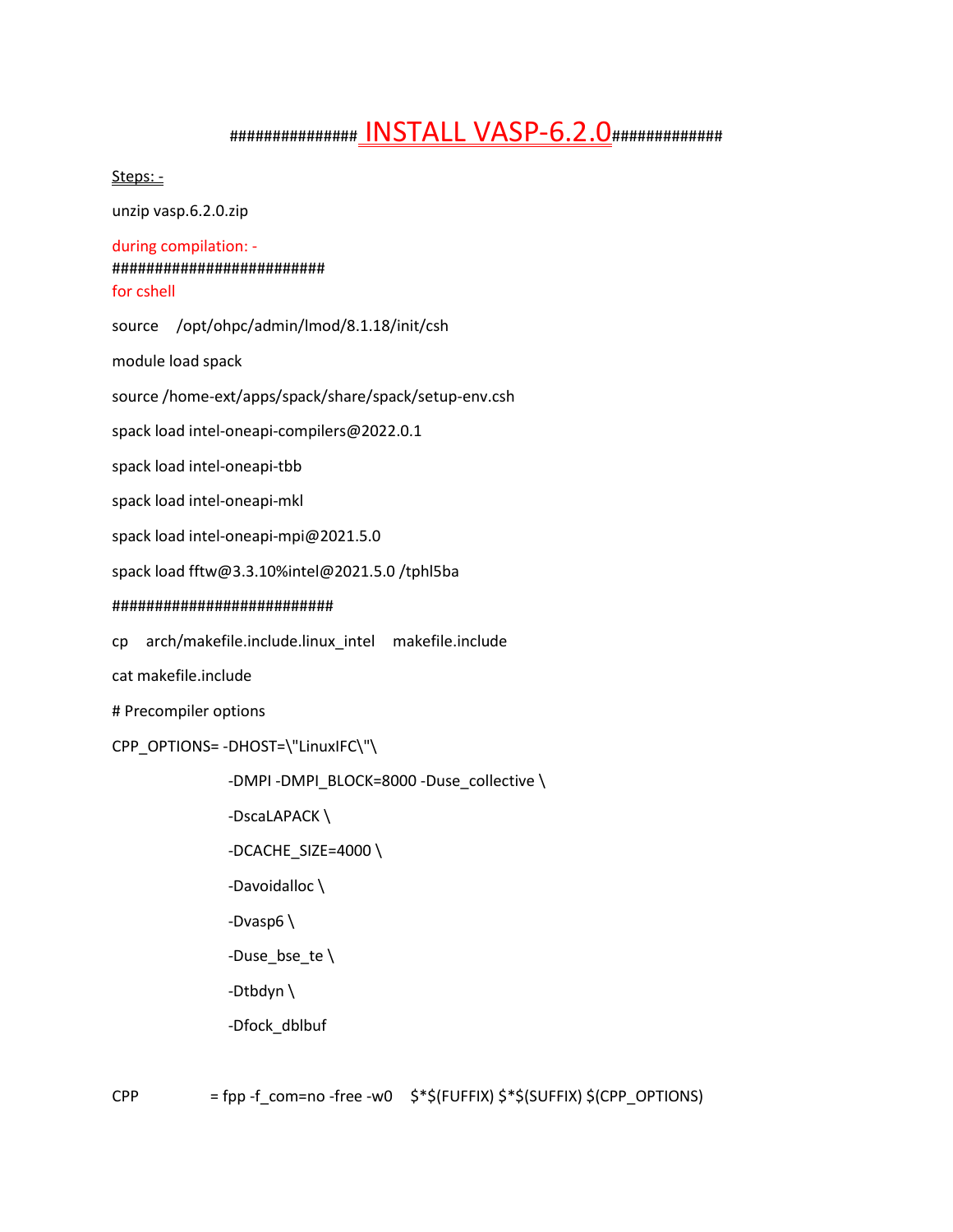| FC.           | = mpiifort                   |
|---------------|------------------------------|
| FCL.          | = mpiifort -mkl=sequential   |
| <b>FREE</b>   | = -free -names lowercase     |
| <b>FFLAGS</b> | = -assume byterecl -w -xHOST |
| OFLAG         | = -xCORE-AVX2                |
| OFLAG IN      | $=$ \$(OFLAG)                |
| <b>DEBUG</b>  | $= -00$                      |

## MKL\_ROOT =

/home-ext/apps/spack/opt/spack/linux-centos7-cascadelake/oneapi-2022.0.0/intel-oneapi-mkl-2022.0. 1-iafmkapq755cglpc4c5lhzfpb27dc4in/mkl

| MKL PATH                                  | = \$(MKLROOT)/lib/intel64                                  |
|-------------------------------------------|------------------------------------------------------------|
| <b>BLAS</b>                               | $=$                                                        |
| LAPACK                                    |                                                            |
| <b>BLACS</b>                              | =-lmkl_blacs_intelmpi_lp64                                 |
|                                           | SCALAPACK = \$(MKL PATH)/libmkl scalapack lp64.a \$(BLACS) |
| <b>OBJECTS</b>                            | = fftmpiw.o fftmpi map.o fft3dlib.o fftw3d.o               |
| <b>INCS</b>                               | =-I\$(MKLROOT)/include/fftw                                |
| LLIBS                                     | $=$ \$(SCALAPACK) \$(LAPACK) \$(BLAS)                      |
| OBJECTS_O1 += fftw3d.o fftmpi.o fftmpiw.o |                                                            |

OBJECTS\_O2 += fft3dlib.o

# For what used to be vasp.5.lib

- $CPP$ \_LIB =  $\zeta(CPP)$  $FC_LIB$  =  $$(FC)$
- $CC$ \_LIB = icc

CFLAGS\_LIB = -O

FFLAGS\_LIB = -O1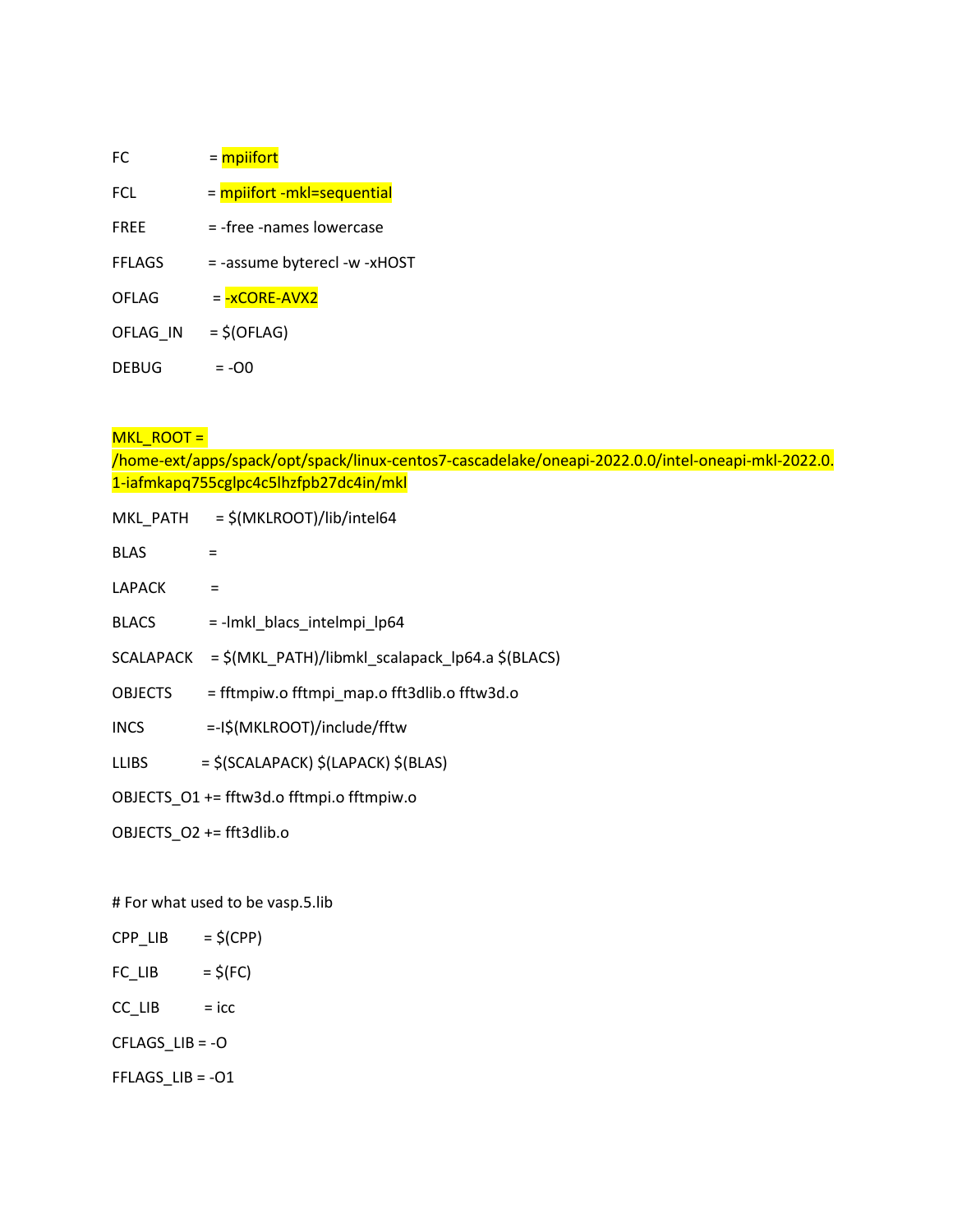FREE LIB  $= $$ (FREE)

OBJECTS\_LIB= linpack\_double.o getshmem.o

# For the parser library

CXX\_PARS  $=$  icpc

 $+= -|$ stdc $++$ **LLIBS** 

# Normally no need to change this

SRCDIR  $=$  ../../src

 $=$  ../../bin **BINDIR** 

# GPU Stuff

CPP GPU = -DCUDA\_GPU -DRPROMU\_CPROJ\_OVERLAP -DUSE\_PINNED\_MEMORY -DCUFFT MIN=28 -UscaLAPACK -Ufock dblbuf

OBJECTS\_GPU= fftmpiw.o fftmpi\_map.o fft3dlib.o fftw3d\_gpu.o fftmpiw\_gpu.o

 $CC$  $=$  icc

**CXX**  $=$  icpc

**CFLAGS** = - fPIC -DADD\_ - Wall - qopenmp - DMAGMA\_WITH\_MKL - DMAGMA\_SETAFFINITY -DGPUSHMEM=300-DHAVE CUBLAS

# Minimal requirement is CUDA >= 10.X. For "sm 80" you need CUDA >= 11.X.

CUDA ROOT ?= /usr/local/cuda/

:= \$(CUDA\_ROOT)/bin/nvcc -ccbin=icc -allow-unsupported-compiler **NVCC** 

CUDA LIB := -L\$(CUDA ROOT)/lib64 -lnvToolsExt -lcudart -lcuda -lcufft -lcublas

 $:=$ -gencode=arch=compute 60,code=\"sm 60,compute 60\" \ GENCODE ARCH

-gencode=arch=compute 70,code=\"sm 70,compute 70\" \

-gencode=arch=compute 80,code=\"sm 80,compute 80\"